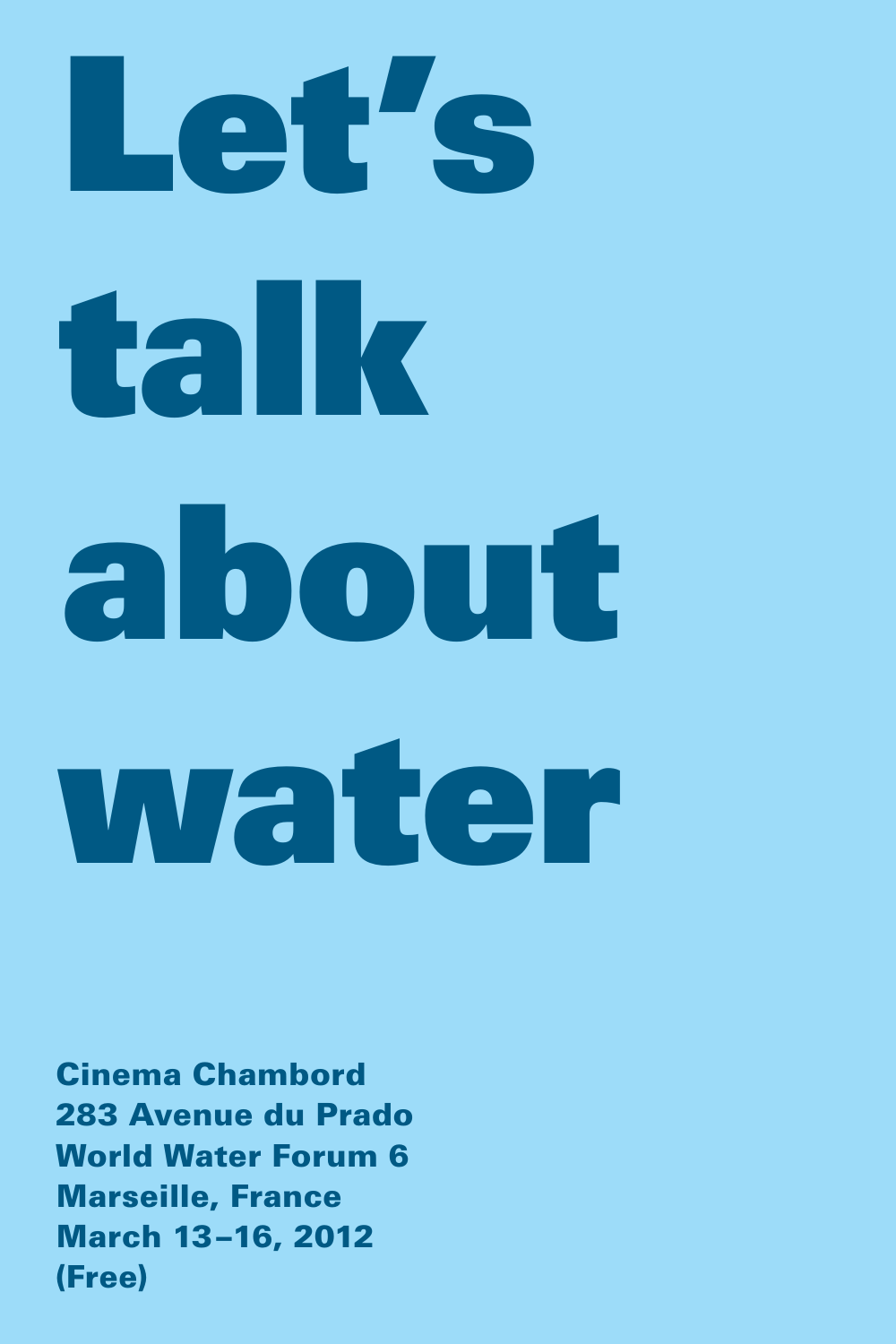Tuesday, March 13, 2012 (1:00 p.m.) p. 10

Composition Chimique de L'Eau (The Chemical Composition of Water)

Eaux D'Artifice

Marseille

L'Eau (Water)

### Carnets d'Eau (Water Diaries)

(4:00 p.m.)

Gasland

(7:00 p.m.)

### Coeur Fidele (Faithful Heart)

Wednesday, March 14, 2012 (1:00 p.m.) p. 14

### Gasland

(4:00 p.m.)

La Tunisie (Tunisia)

### Mediterraneo Attivo (Active Mediterranean)

(7:00 p.m.)

Ar(r) ête

Louisiana Story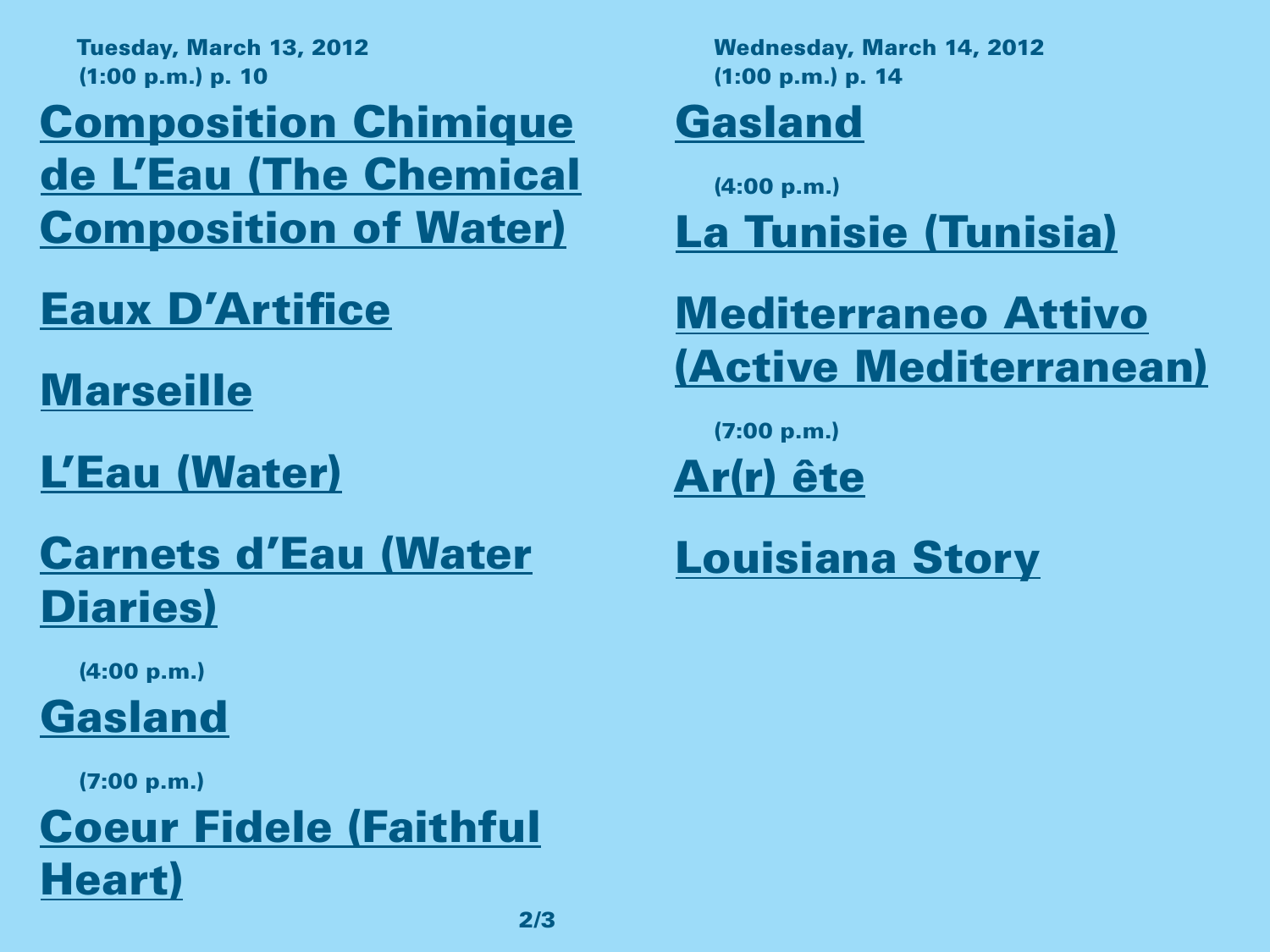Thursday, March 15,2012 (1:00 p.m.) p. 17

### Beaux Arts-Geography ("Oasis")

Moi Sekou, Mon Exile, Mon Village, Mon Combat (The Life and Struggle of Sekou: Exile and Return)

(4:00 p.m.)

We Are All Connected

Amazonie, Ultime Frontiere (Amazon: The Final Frontier)

(7:00 p.m.)

Gasland

Friday, March 16, 2012 (10:00 a.m.) p. 20

### Carte Blanche

(1:00 p.m.)

Award Winners—

International

"Water and Film"

### Events

(4:00 p.m.)

Award Winners— International

"Water and Film"

### Events

(7:00 p.m.)

### Carte Blanche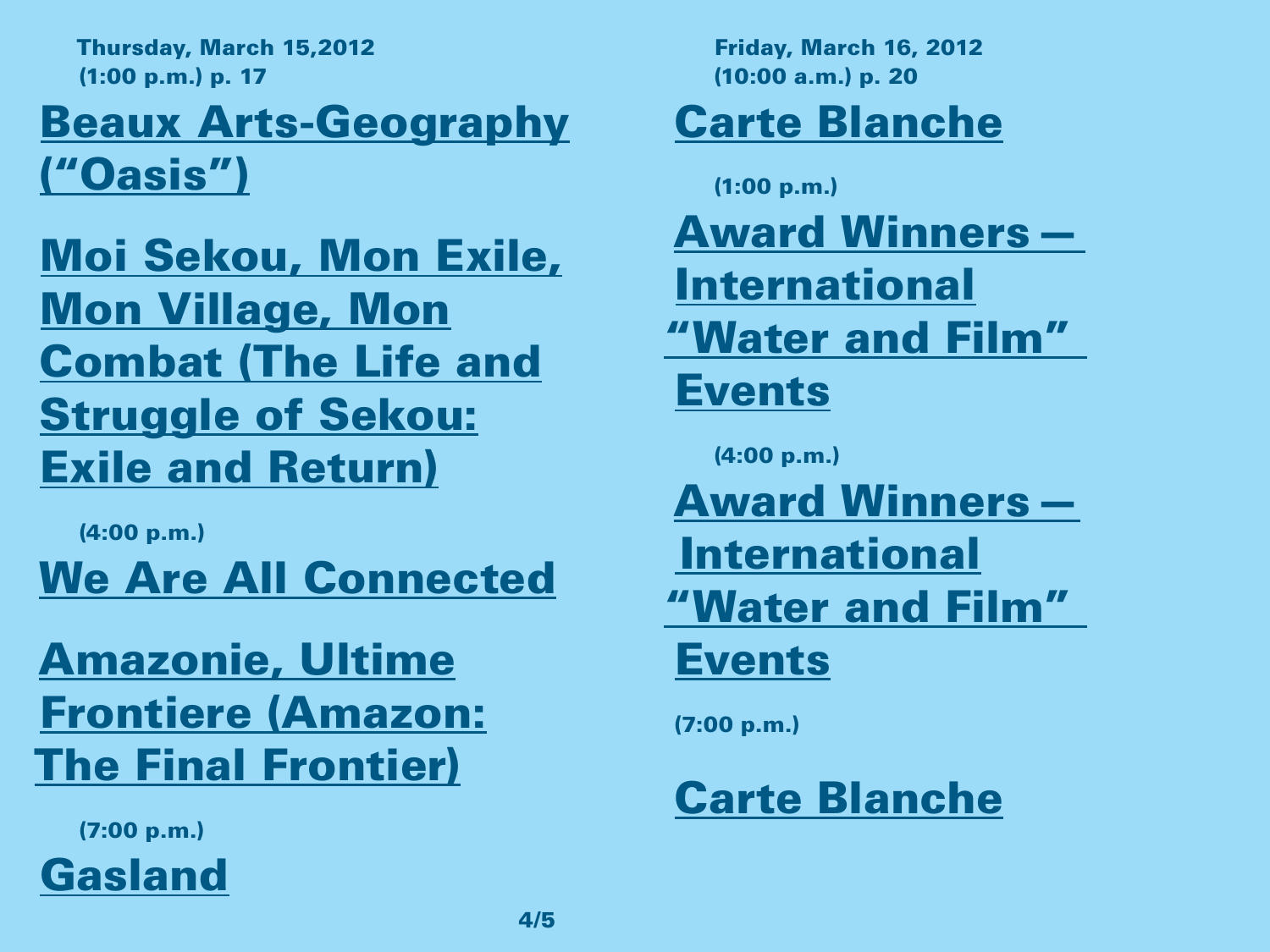#### Dear Friends,

My name is Linda Lilienfeld and I have been a film and picture researcher for 35 years, specializing in science and history. In 1992, at the American Museum of Natural History in New York City I worked on an exhibit and book called "Global Warming: Forecasting the Future" and boy, was I shocked! I mean, I'm from Brooklyn—what did I care for plants and animals?! But then I realized it was real, it was serious, and we had to do something about it. Now 20 years later, I have created a traveling film seminar called *Let's Talk About Water* to focus on water and science.

Why Water? Water knits it all together, air, plants, animals, earth—we all live in a watershed. Why Science? Scientists understand that glaciers are melting, climate and weather patterns are changing, sea levels are rising. These conditions will have a huge impact on human populations. We need to better understand the language of scientists.

So I have crafted a film program that touches on these subjects in a variety of ways:

a) Historic: Looking at old footage of Marseille and Victorian-era scientists conducting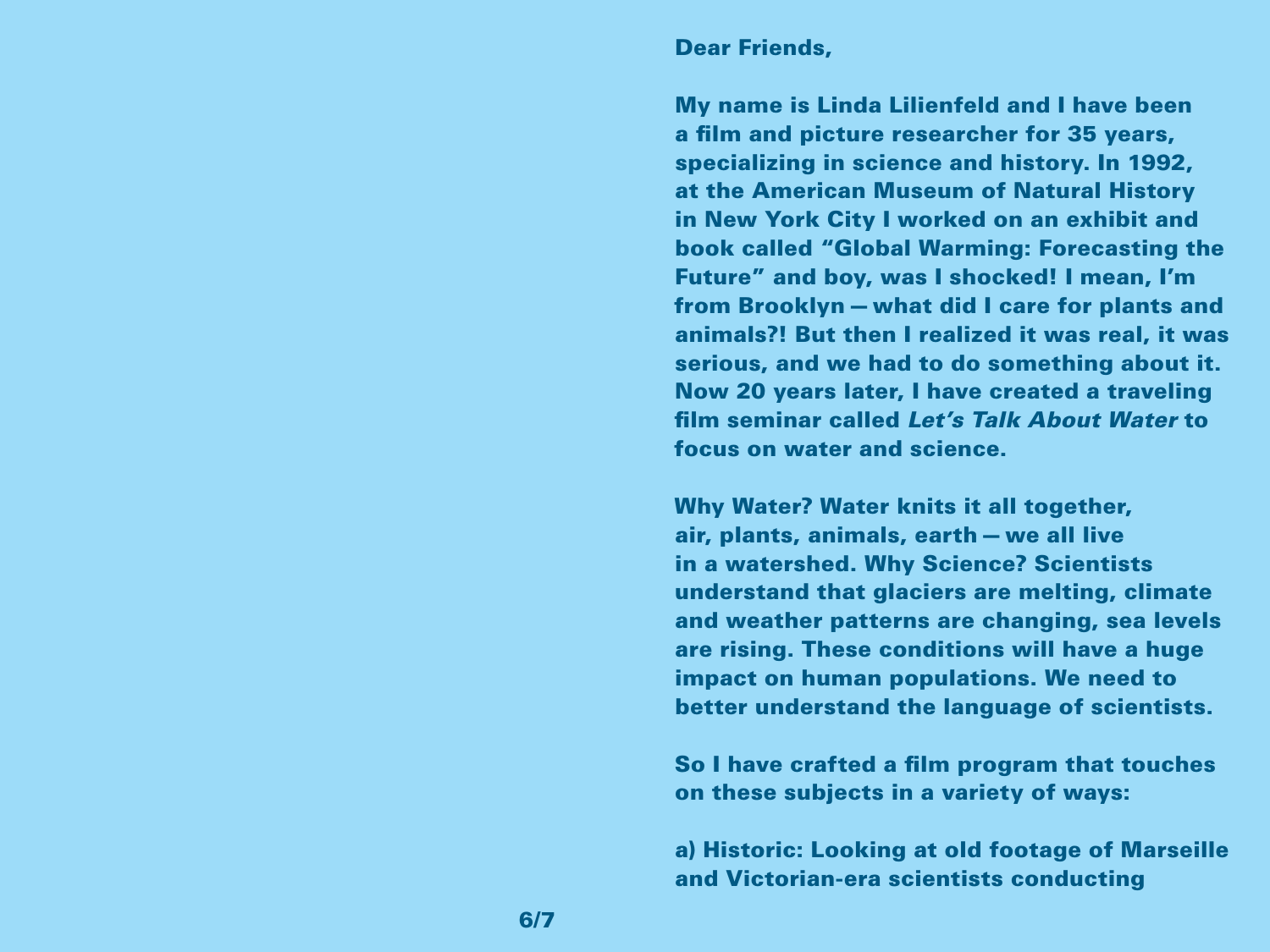experiments might remind us that it took millions of years for our earth, in its present form, to provide us with exquisite nature and abundant ecosystem services, and only less than two hundred years for us to destroy it.

b) Artistic: From the gardens of the Villa d'Este to the port of Marseille, to the bayous of Louisiana, the poetic nature of water influences filmmakers to tell stories—whether *avant garde* or silent or spoken narratives. They enable us to feel the pulse of life that is water.

c) Scientific: With an example from the Institute of Geophysics and Vulcanology in Italy, a look at the history of the Mediterranean Sea puts into context the tremendous power, protective and destructive of the forces of nature.

d) Political: Putting new technologies like GPS in the hands of indigenous people in the Amazon, or documenting people in the United States who can light their drinking water on fire possibly due to hydraulic "fracking"—which is coming soon to your neighborhoods of Europe—these images can empower us to know that each one of us can make a difference. We need information!

e) A sense of place: whether the films are old or new, scientific or political, artistically *avant garde* or melodramatic—a sense of place unites us all. From the shifting sands of the Sahel, to the Old Port of Marseille, to the mountains of the American West, we are all connected. It is up to us.

There will be time after the first two showings each day for discussions with researchers and scientists. This may sound boring but we plan to make it lively and fun, giving lots of time for audience participation in many languages and we hope you all continue the conversation long after. *Let's talk about water!*

water science: *www.cuahsi.org*

film and water competition: *www.riec-iwfe.org*

Let's Talk About Water art exhibition: *www.galerie-sordini.com*

*www.letstalkaboutwater.com*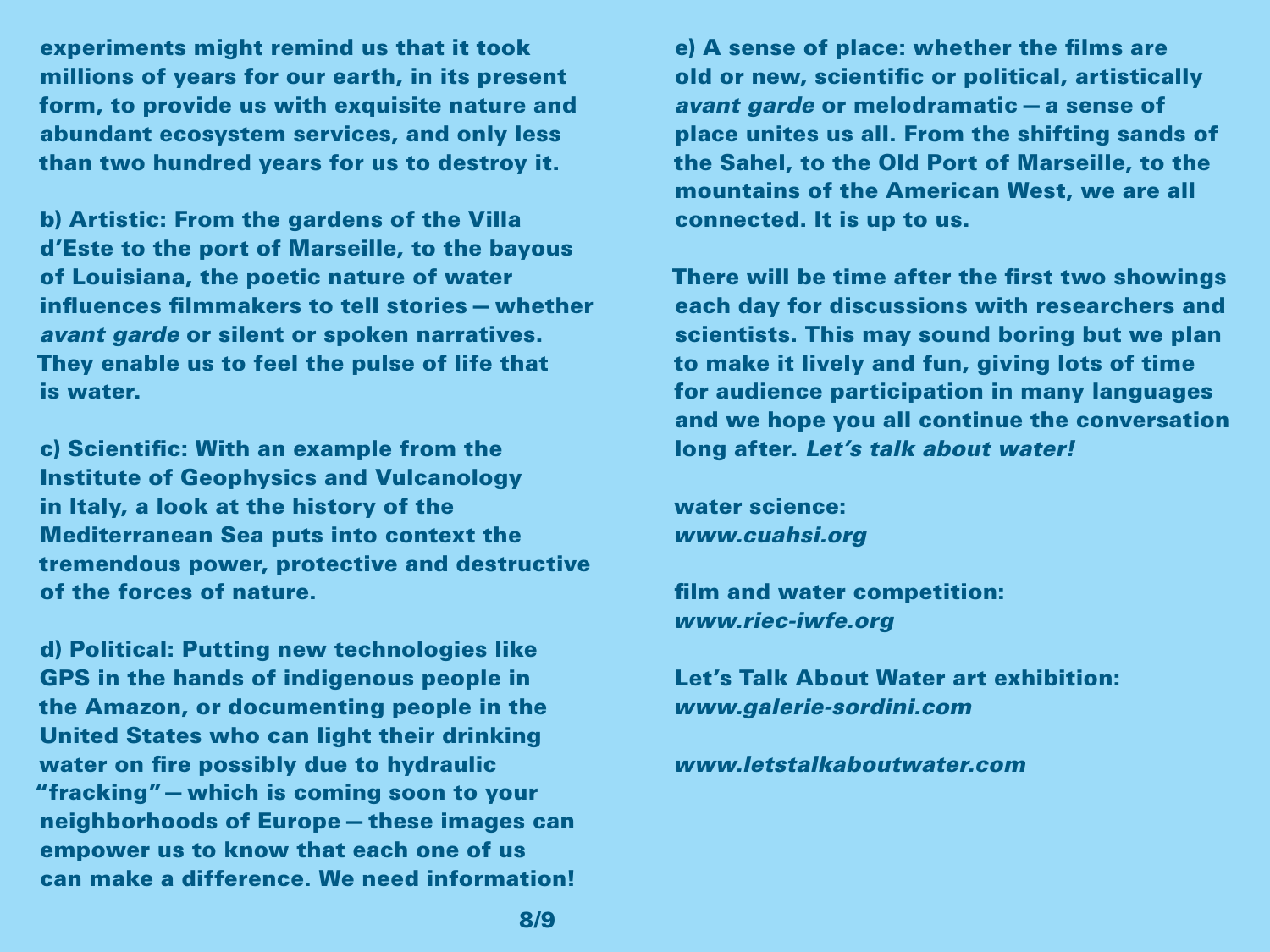# Tuesday, March 13, 2012

# (1:00 p.m.)

Composition Chimique de L'Eau (The Chemical Composition of Water) The chemical composition of the water molecule H2O is what enables it to be a gas, a liquid and a solid. We will see the process of electrolysis separating the H's from the O, and then back again. Water as matter, matters. That's why we are here at the World Water Forum 6! (France, Gaumont Pathé Archives, 1910–1919, 5:21 minutes)

#### Eaux D'Artifice

Kenneth Anger

"Hide and seek in a night-time labyrinth of levels, cascades, balustrades, grottoes and ever-gushing leaping fountains, until the Water Witch and the Fountain become one." (Kenneth Anger)

The pulsing and rhythmic movement of the

fountains and the character in the gardens capture the motion of water from the mountains, to the streams, to the rivers to the sea. Water as matter and movement. Water as a character. (USA, Music by Vivaldi, 1953, 13 minutes)

#### **Marseille**

Here we are in Marseille in the present. But on screen we will see Marseille in the past, between 1915–1920 with its port, streets, monuments, people, and beautiful light. Marseille is France, Provence, but also the Mediterranean. The city has inspired many films including: *Fievre* (Louis Delluc), *The Fanny Triology* (Marcel Pagnol), *Le Rendezvous des Quais* (Paul Carpita) and *Justin de Marseille* (Maurice Touneur) amongst many others. (France, Gaumont-Pathe-Archives, 1915–1920, 9:45 minutes)

#### L'Eau (Water)

In this short, lively film, we see water in its many forms and functions from the four corners of the world. (France, Gaumont-Pathe-Archives, 1938, 3:27 minutes)

Carnets d'Eau (Water Diaries) Nathalie Kertchef (director) and Marielle Gros—Airelles Video (producer)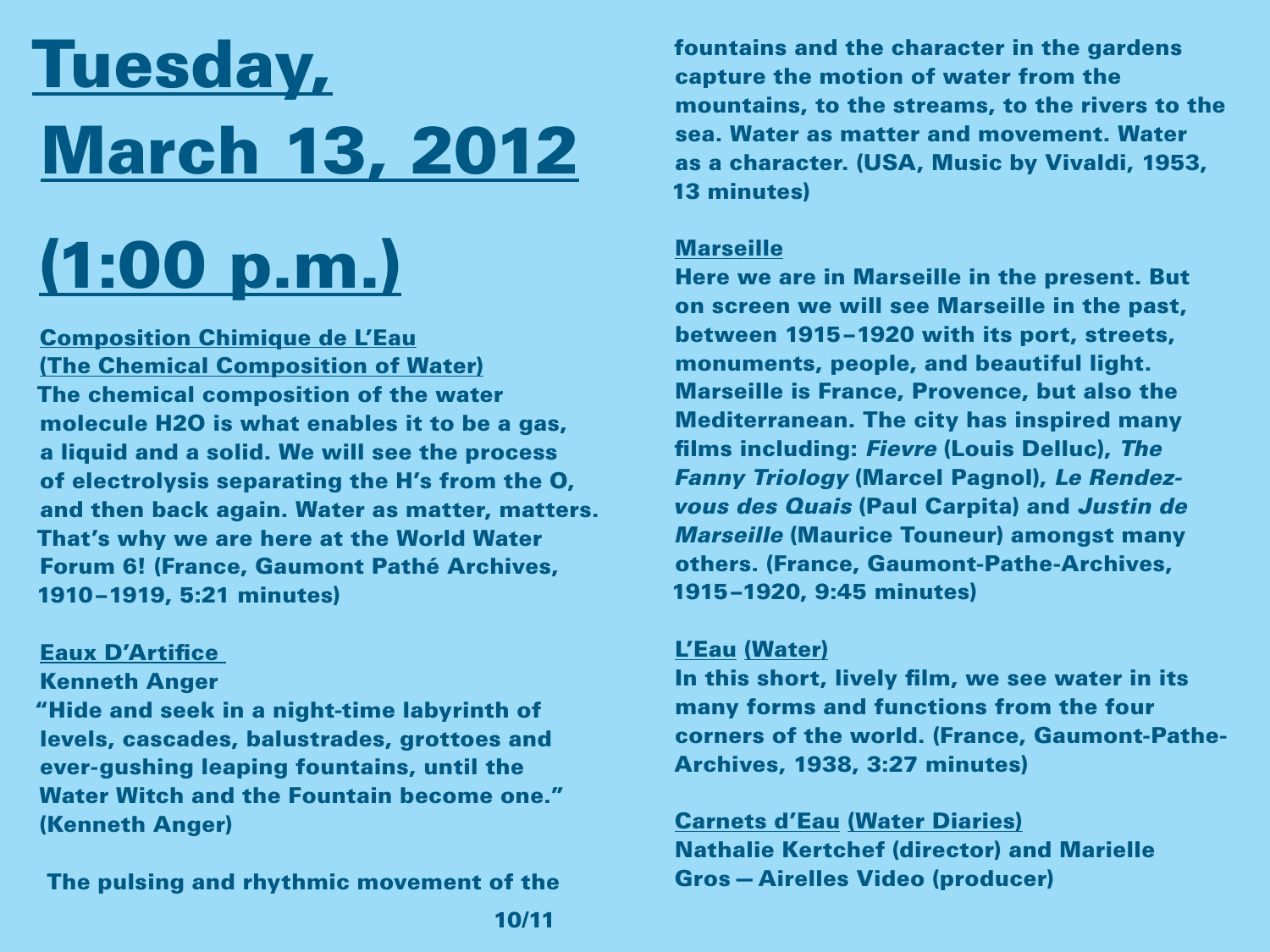This documentary film was made by students (age 18–25) from France and Quebec and focuses on water management in Provence. The students documented their experiences and impressions of Provence on a blog (carnetdevoyage.quebec.over-blog.com) and video. (France, 2009, 50 minutes)

Discussion: Art, beauty and water: How to communicate effectively about the science of water.

Silent films will be accompanied by Alexandre Wimmer

# (4:00 p.m.)

#### Gasland

#### Josh Fox

"The largest domestic natural gas drilling boom in history has swept across the United States. The Halliburton-developed drilling technology of 'fracking' or hydraulic fracturing has unlocked a 'Saudia Arabia of natural gas' just beneath us. But is fracking safe? When filmmaker Josh Fox is asked to lease his land for drilling, he embarks on a cross-country odyssey uncovering a trail of secrets, lies and contamination. A recently

drilled nearby Pennsylvania town reports that residents are able to light their drinking water on fire. His inquiries led him ever deeper into a web of secrets, lies, conspiracy and contamination—a web that potentially threatens the New York Watershed. Part verite travelogue, part expose, part mystery, part bluegrass banjo meltdown, part showdown. *Gasland* races to find answers about fracking before it's too late." *(gaslandthemovie.com)* (USA, 2010, 107 minutes)

Discussion: The water and energy connection; What happens to ground water during hydraulic fracking? What are the true costs of extracting natural gas this way? What are the consequences when this new process is exported to Europe?

Other screenings: Wednesday, March 14, 1:00 p.m. Thursday, March 15, 7:00 p.m.

## (7:00 p.m.)

#### Coeur Fidele (Faithful Heart) Jean Epstein Cine-concert by Alexandre Wimmer A silent melodrama set in Marseille, but not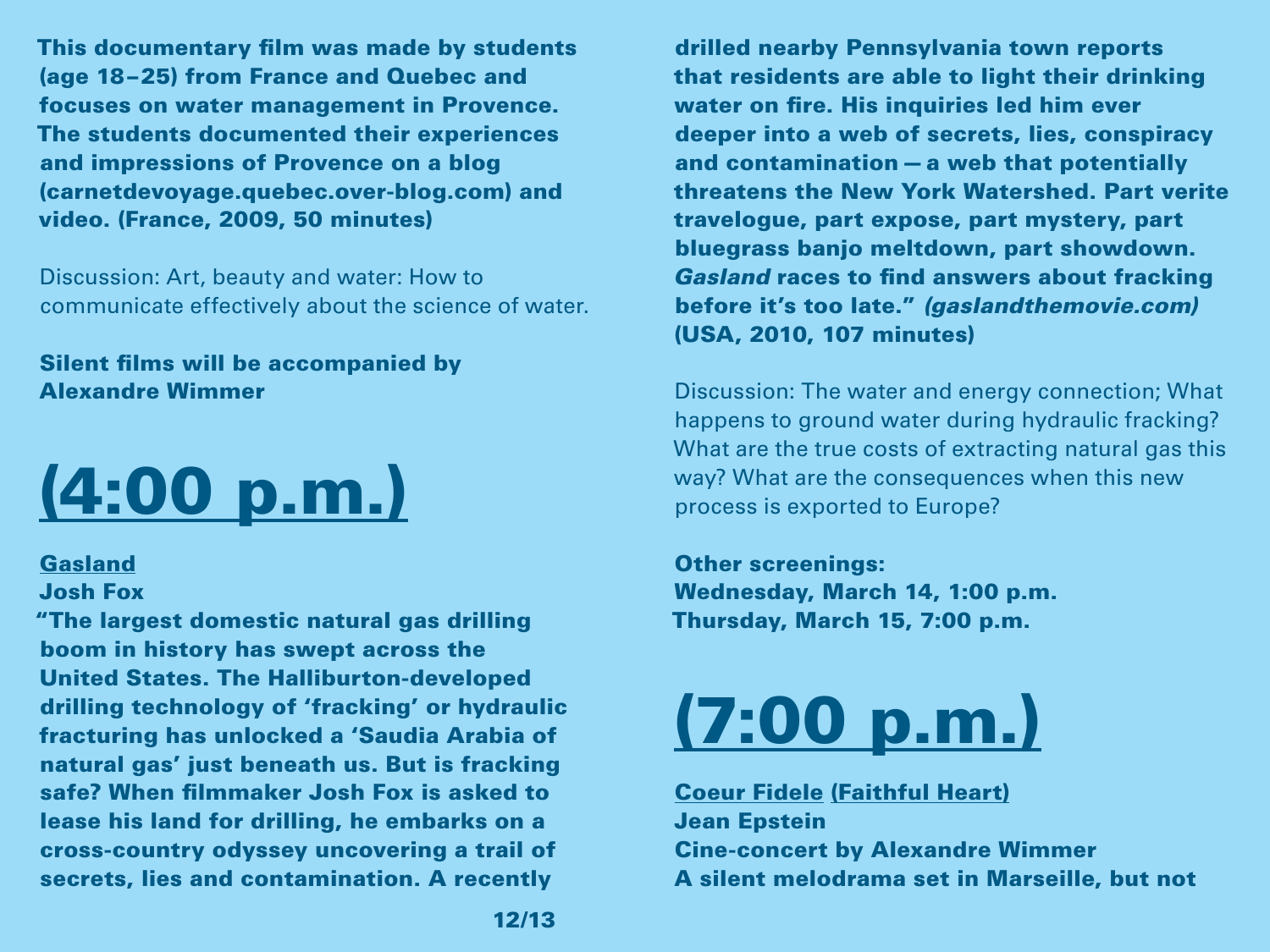simply that: A cinematic wonder. "In water, crystals grow, beautiful as Venus, born as she was, full of the most secret graces, symmetries & correspondences. Games of Heavens, thus, worlds fall—from where? Into a light space." (Jean Epstein)

"In it they [the public] found all of the modern poetry, the port of Marseille, the quays, the boats, the dirty rooms,... that world that was one of the great inspiring themes of the literature of that day and which was to add to the films splendor." (From Cahiers du Cinema, no. 24 June 1953, by Henri Langlois) (France, 1923, 85 minutes)

# Wednesday, March 14, 2012 (1:00 p.m.)

Gasland Josh Fox (See 4:00 p.m. Tuesday, March 13, 2012)



#### La Tunisie (Tunisia)

A look at the port of Sfax across from Marseille—another world, another time, yet connected by the same body of water. Where did that salt come from? (France, Gaumont-Pathe-Archives, 1925, 17:49 minutes)

Mediterraneo Attivo (Active Mediterranean) Marco Anzidei, Instituto Nazionale di Geofisiciae e Vulcanologia "The Mediterranean is an area of the Earth that has particularly preserved traces of the past evolutionary processes of our planet. Its geological history, conditioned by the movements of the African and Eurasian continental plates...led to the formation of mountain ranges that border the basin, which reaches depths well over 5000 m. Today the Mediterranean is not only a vital hydrological system for more than 30 million people who live along its shore, but also one of the most complex tectonic areas on Earth. This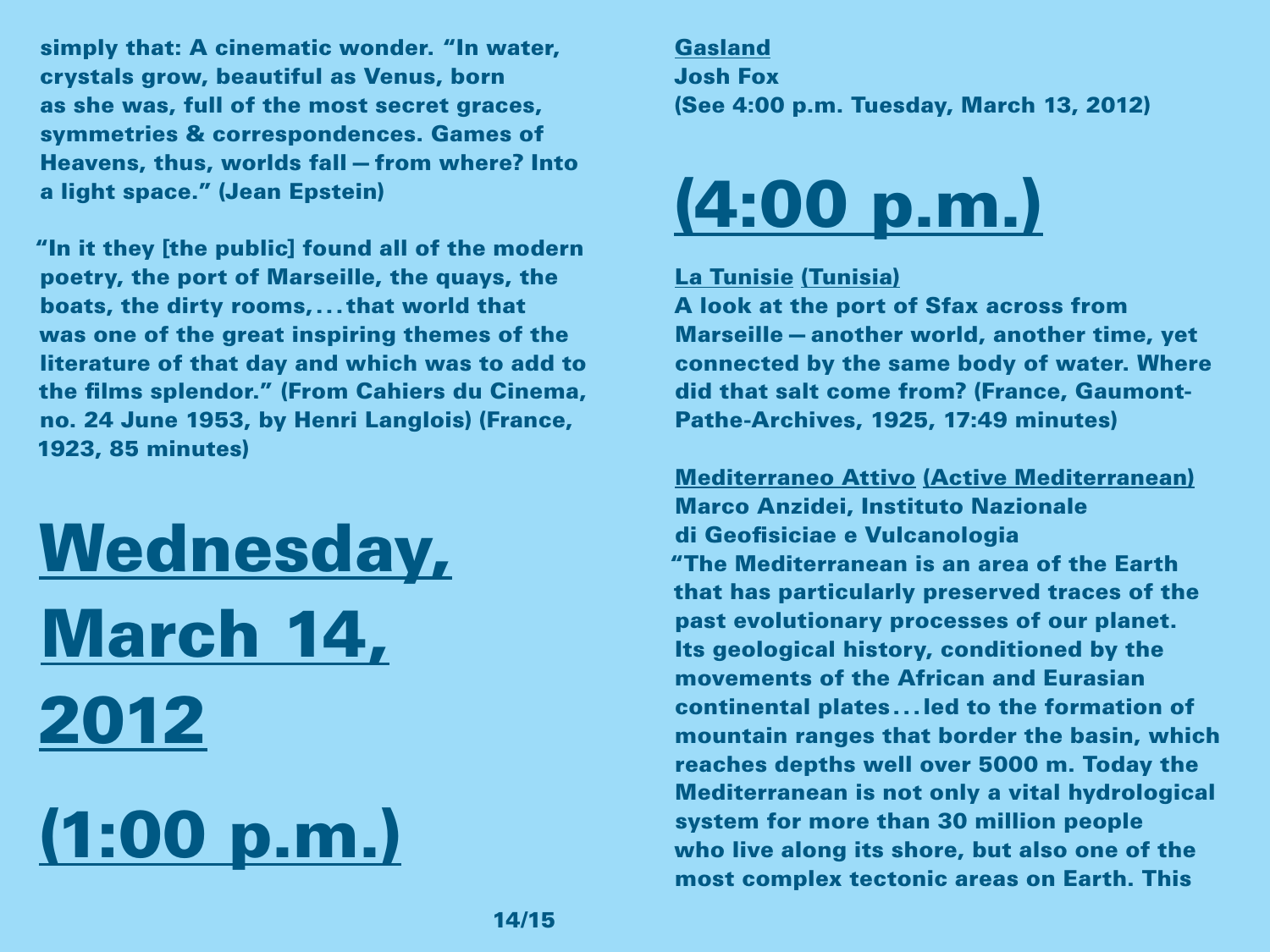area is still experiencing major geophysical and geodynamic processes and is a natural laboratory for scientists to measure its physical and chemical parameters. Volcanic eruptions and earthquakes indicate that this region is among the most active areas of the Earth, where major disasters occurred throughout its history. The major tectonic and climate variations have caused large sea level changes, capable of drying up the entire Mediterranean basin or flooding the Black Sea, thus influencing human activity throughout history." (Marco Anzidei) (Italy, 2009, 52 minutes)

Discussion: Water and the Mediterranean: special problems, special solutions

# (7:00 p.m.)

#### Ar(r) ête

Sylvain Blond, Julien Cail, Quentin Ricci An animated fisheye view that could be a metaphor for the BP oil spill in the Gulf of Mexico. (France, 2005, 3 minutes)

Louisiana Story Robert J. Flaherty

Nominated for an Oscar and winner of the Pulitzer Prize for its musical score, Robert J. Flaherty's *(Nanook of the North, Man of Aran)* last masterpiece is a visually stunning, lyrical tribute to a land and its people. A poetic vision of nature and the human spirit fills every frame of this amazing film. Through the eyes of a young Cajun boy living on the bayou, Flaherty tells a story of disruption and change when an oil rig brings industry into this pristine world! The film was funded by Esso (now Exxon) and they rejected the final version. Exquisitely shot by the late Richard Leacock, who also made *Primary* and *Jazz Dance*. (USA, 1948, 79 minutes)

Thursday, March 15, 2012 (1:00 p.m.)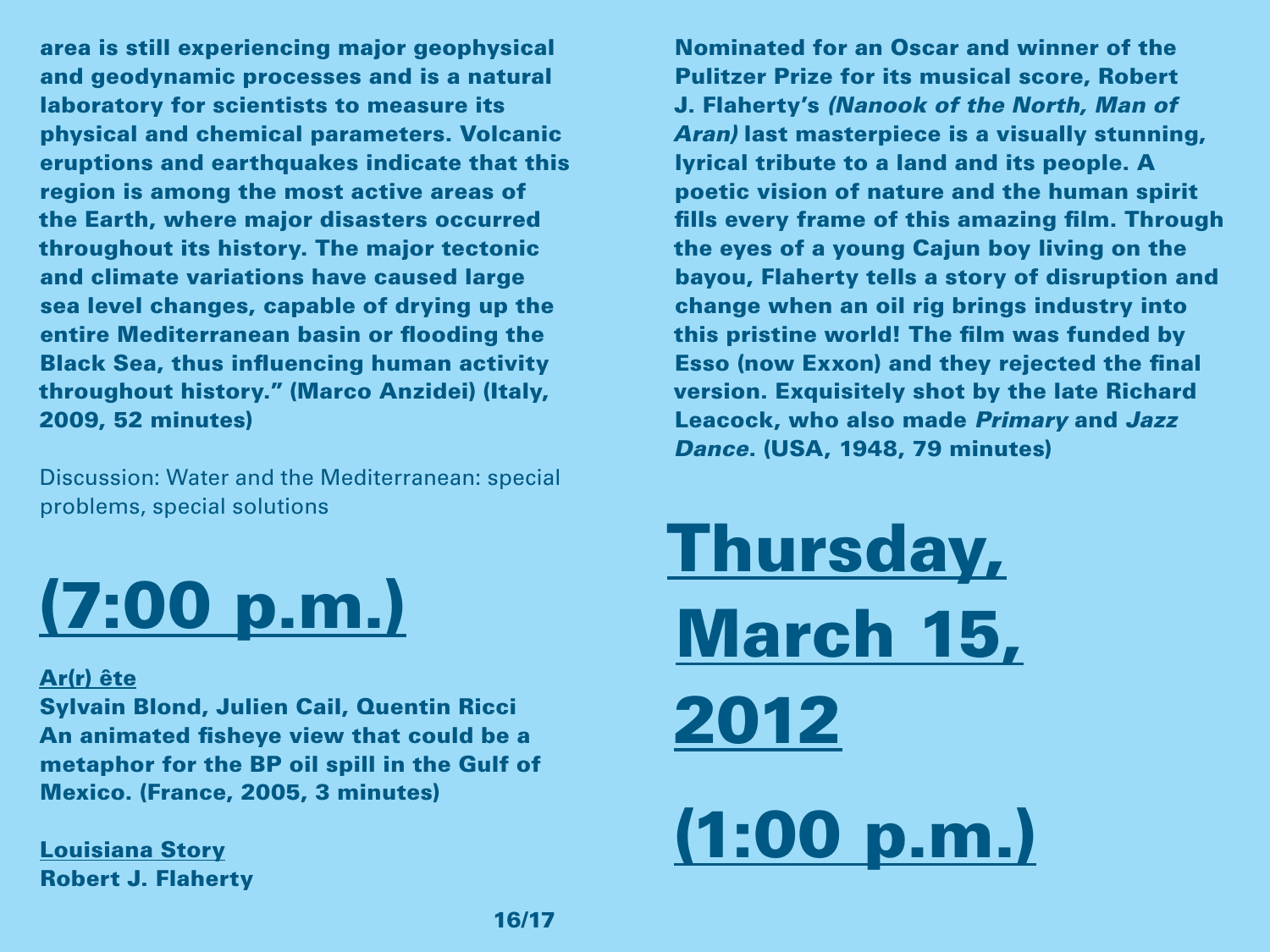Beaux Arts-Geography ("Oasis") A close up view of life at an Oasis. (France, Gaumont-Pathe-Archives, 1920's?, 5 minutes)

#### Moi Sekou, Mon Exile, Mon Village, Mon Combat (The Life and Struggle of Sekou: Exile and Return)

Eric Mounier (director) and IRD (producer) "Sekou Bathily is an elevator repairman in Paris and he only has one goal in mind: To save Boda, his village in Mali, which is under threat of disappearing because of deforestation. Every year, he takes advantage of his holiday to visit his family in Mali. But this time, following the advice of scientists he met in Paris, he has decided to travel around Mali in pursuit of solutions to fight desertification. From Tombouctu to the south of the country, Sekou's 'investigative trip' gives us the opportunity to measure the threat (or 'damage') of this scourge and how to remedy it." *(IRD.org)* (France, 2004, 52 minutes)

Discussion: The Sahel, the oasis, desertification, deforestation and the power of an individual's courage.

### (4:00 p.m.)

We Are All Connected

Mato Atom (Director) and World Wildlife Fund (producer) (Mexico, 2011, 60 seconds)

Amazonie, Ultime Frontiere (Amazon: The Final Frontier) Alexandre Valenti (director) and SHK (producer)

The Amazon is considered the "lungs" of the world and Amazon River runs through it. With deforestation, fires and overgrazing, the Amazon is being destroyed. But the government of Brazil has taken the lead on protecting this vast resource. Government agencies are working together with local communities to develop an effective model of resource protection. One that includes new technologies and putting these tools in the hands of the local people. And it ultimately protects water! (France, 2010, 90 minutes)

Discussion: Water around world; using new technologies for resource protection; government and communities working together; and making technology accessible to Indigenous communities.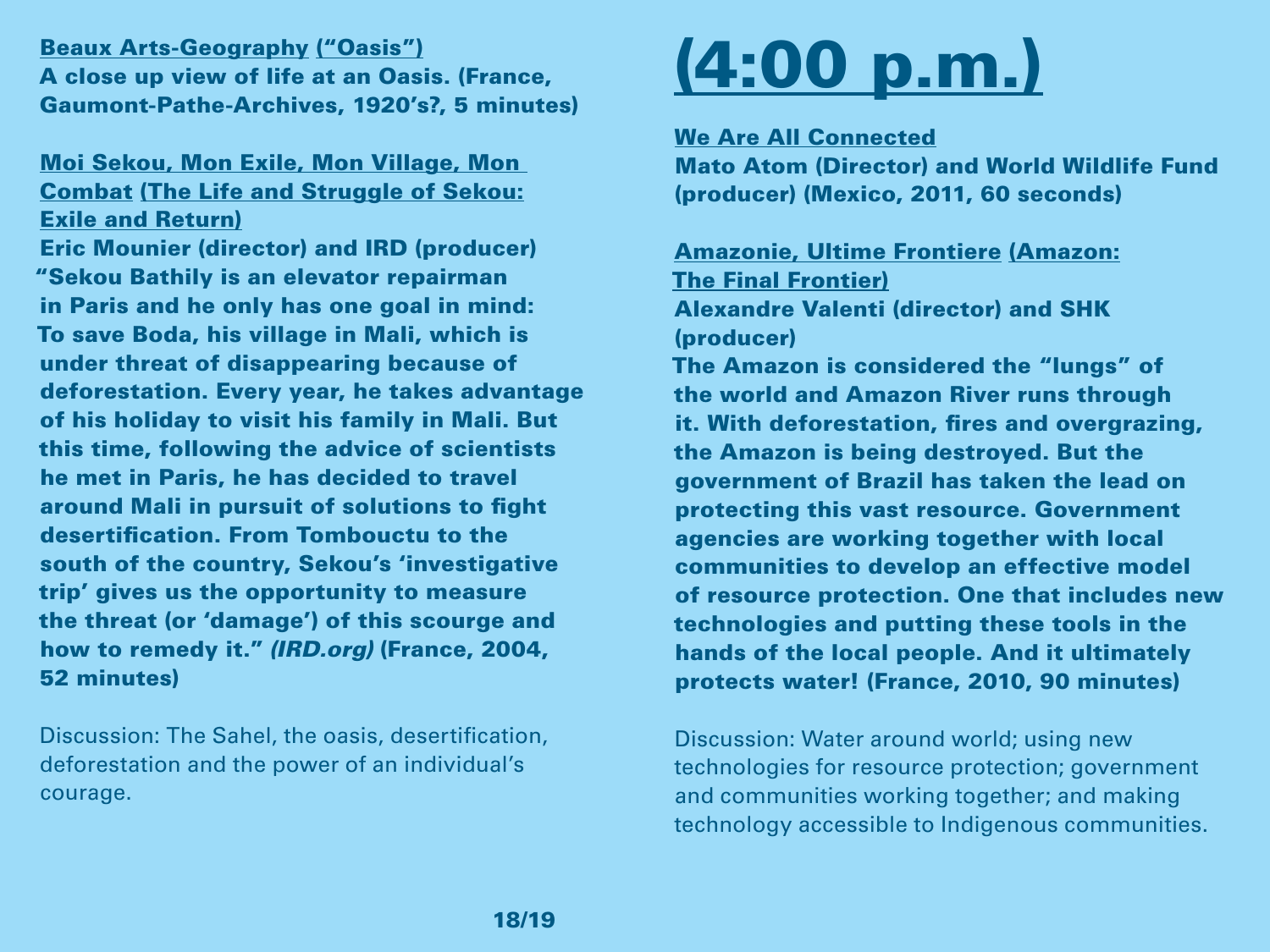# (7:00 p.m.)

Gasland Josh Fox (See 4:00 p.m. Tuesday, March 13, 2012. Award Winners—International 'Water and Film' Events *(www.riec-iwfe.org)*



Carte Blanche

# Friday, March 16, 2012

## (10:00 a.m.)

Carte Blanche



Award Winners—International 'Water and Film' Events *(www.riec-iwfe.org)*

# (4:00 p.m.)

20/21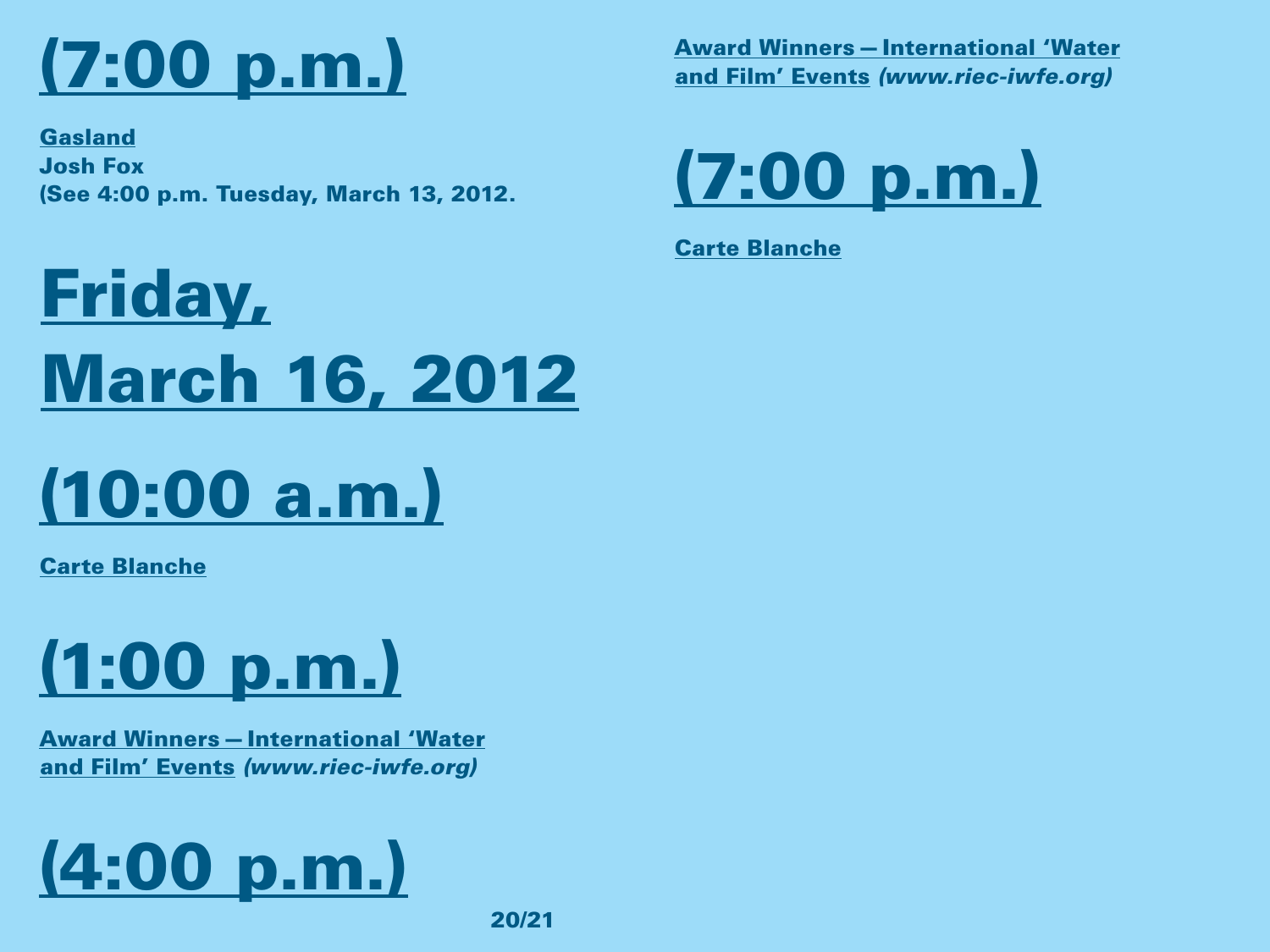#### Acknowledgements

Thank you to all of you who have supported and helped with *Let's Talk About Water*, Marseille 2012. Au Revoir mais jamais adieu!

Alida, Mishka and Andras

All the filmmakers and distributors and all the wonderful people who created the World Water Forum 6 and to that enchanting city—Marseille.

Barbara Avila

Mary Baron

Agnes Bertola

Camille Bitaud

Catherine Boutet

Ruth Bradley

Martin van Broekhoven Serge Dentin Chantal Dussuel Evelyne Farkas Frantic Fran Emilia Gianfortoni Gayle Gibbons Marielle Gros Rick Hooper Brad Ireland Asa Johnson Tom Johnson Raymond Jost

Mme. Lavielle and All at the Cinema Chambord Johan Meerkerk Dick Moeskin Noori M. Jean-Louis Oliver Alexandre Otte Manuela Paduan Andre Paquet Peggy Parsons The Research Crowd from Marseille Pierre-Alain Roche Rose Sales

#### Stefania Sandrone

Franco Siccardi and all the other speakers

Mira–Bai Simon

Maggie White

Alexandre Wimmer

Becky White

Ezra Vazquez-d'Amico

overleaf: *The Harbor, Marseilles, France* (detail), c. 1900, Library of Congress, Prints and Photographs Division, Photochrom Collection, LC-DIGppmsc-05117